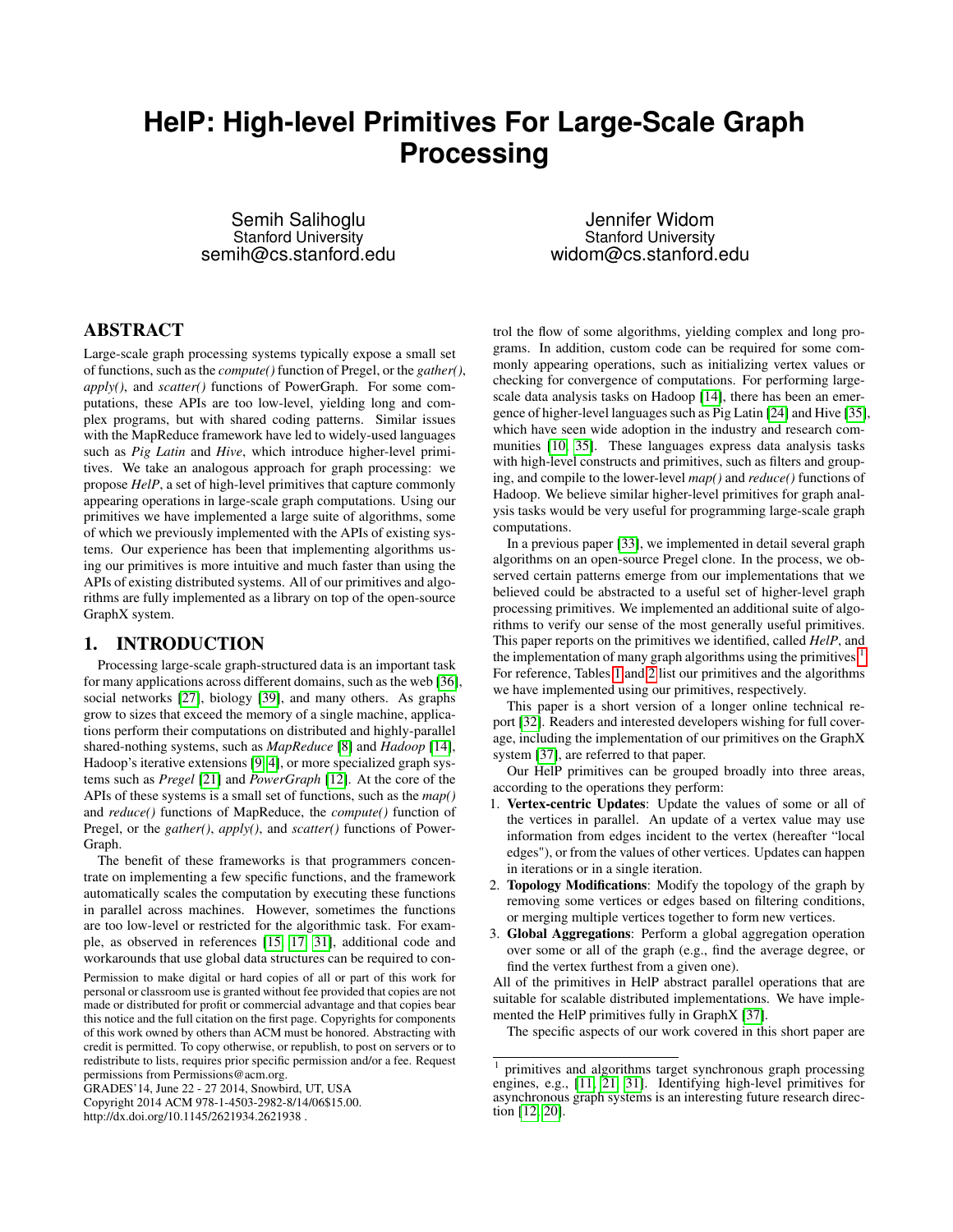<span id="page-1-0"></span>

| <b>Primitive</b>                 | <b>Description</b>                                                                                       |
|----------------------------------|----------------------------------------------------------------------------------------------------------|
| Filter                           | Removes some vertices or edges from the graph.                                                           |
| <b>Aggregating Neighbor</b>      | Some vertices aggregate some or all of their neighbor values to update their own values. Appears         |
| Values (ANV)                     | both as a one-step computation and as an iterative process. In the iterative version, some or all of the |
|                                  | vertices start propagating a value to their local neighbors, which are aggregated and propagated further |
|                                  | by receiving vertices in the next iteration. The propagations continue until vertex values converge.     |
| Local Update of Vertices         | Updates vertex values, possibly using global information or local edges of each vertex. Used mainly      |
| (LUV)                            | for initializing vertex values.                                                                          |
| <b>Update Vertices Using One</b> | Updates vertex values by using a value from one other vertex (not necessarily a neighbor). Commonly      |
| Other Vertex (UVUOV)             | used in matching-like algorithms.                                                                        |
| Form Supervertices (FS)          | Merges groups of vertices.                                                                               |
| Aggregate Global Value           | Computes a single global value over the graph. A commonly used special case is picking a random          |
| (AGV)                            | vertex from the graph.                                                                                   |

|  | Table 1: Primitives. |
|--|----------------------|
|--|----------------------|

<span id="page-1-1"></span>

| Name                                      | <b>Filter</b> | ANV          | LUV          | UVUOV        | FS | <b>AGV</b>   |
|-------------------------------------------|---------------|--------------|--------------|--------------|----|--------------|
| PageRank [21]                             |               | $\mathbf{x}$ | $\mathbf{x}$ |              |    |              |
| <b>HITS</b> [19]                          |               | $\mathbf{x}$ | X            |              |    | $\mathbf{x}$ |
| Single Source Shortest Paths [21]         |               | $\mathbf{x}$ | $\mathbf{x}$ |              |    |              |
| <b>Weakly Connected Components</b> [18]   |               | $\mathbf{x}$ | $\mathbf{x}$ |              |    |              |
| Conductance [2]                           |               | X            |              |              |    | X            |
| Semi-clustering [21]                      |               | $\mathbf x$  | $\mathbf{x}$ |              |    | X            |
| Random Bipartite Matching [21]            | X             |              | X            | $\mathbf{x}$ |    |              |
| Approx. Betweenness Centrality [1]        |               | $\mathbf{x}$ | $\mathbf{x}$ |              |    | X            |
| Diameter Estimation (Double Fringe) [28]  |               | $\mathbf{x}$ | $\mathbf{x}$ |              |    | X            |
| <b>Strongly Connected Components</b> [33] | X             | X            | X            |              |    | X            |
| Minimum Spanning Forest [33]              | X             |              | $\mathbf{x}$ | X            | X  |              |
| Approx. Maximum Weight Matching [33]      | $\mathbf x$   |              |              | X            |    |              |
| Graph Coloring [33]                       | X             | $\mathbf{x}$ | X            |              |    |              |
| Maximal Independent Set [33]              | X             | X            | $\mathbf{x}$ |              |    |              |
| $K$ -core [28]                            | X             |              |              |              |    | X            |
| Triangle Finding [28]                     |               |              |              |              |    |              |
| <b>Clustering Coefficient</b> [28]        | X             |              |              |              |    |              |
| K-truss $[28]$                            |               |              |              |              |    |              |
| Multilevel clustering [23]                | X             |              |              | X            | X  |              |

Table 2: Algorithms.

as follows:

- In Section [2,](#page-1-2) we describe three primitives and their variations, all of which perform vertex-centric updates: (1) updateVertices; (2) aggregateNeighborValues; and (3) updateVertexUsingOneOtherVertex.
- In Section [3,](#page-3-0) we describe the filter and formSupervertices primitives and their variations, all of which modify the topology of the graph.
- In Section [4,](#page-4-0) we describe the aggregateGlobalValue primitive, which performs a global aggregation operation over the vertices of the graph.

Section [5](#page-4-1) briefly covers related work; for more discussion see [\[32\]](#page-5-16). Section [6](#page-5-26) concludes and proposes future work.

All of the HelP primitives and algorithms described in the paper are implemented on top of GraphX and publicly available [\[16\]](#page-5-27). Background on Spark [\[38\]](#page-5-28) and GraphX [\[37\]](#page-5-17), as well as the implementation of our primitives, is covered in [\[32\]](#page-5-16).

Notably absent from this work is any experimental evaluation. Evaluating programmer productivity is difficult to do objectively and convincingly. Lines of code is one possible metric to evaluate productivity gains of new APIs and languages, however the shortcomings of LOC as a measure have long been observed [\[30\]](#page-5-29). For the algorithms in Table [2,](#page-1-1) we saw up to 2x code reduction using our primitives against coding in GraphX without them. We could also evaluate the performance of algorithms implemented using our primitives against using other libraries on top of GraphX, or pro-

gramming in GraphX directly. However, all of these approaches, when programmed carefully, translate to similar GraphX and Spark calls at the lowest levels, and thus similar expected performance. Finally, evaluating HelP against other graph processing systems would yield the same comparison as those systems against GraphX, as covered in [\[37\]](#page-5-17).

# <span id="page-1-2"></span>2. VERTEX-CENTRIC UPDATES

In this section and the following two we present our HelP primitives. For each primitive we first give a high-level description of the primitive, then we give one or more examples from our algorithms that use the primitive. For interested readers, our full online technical report [\[32\]](#page-5-16) describes the implementations of our primitives in GraphX. We note that except for global aggregations (Section [4\)](#page-4-0), all of our primitives return a new graph. In our code snippets, we omit the assignment of the returned graph to a new variable.

# 2.1 Local Update of Vertices

One of the most commonly appearing operations in distributed graph algorithms is to initialize the values of some or all of the vertices, either at the beginning of an algorithm, or at the start of each phase of an algorithm. Depending on whether the local edges of the vertices are used in the updating of vertices, we provide two primitives for this operation: updateVertices and updateVerticesUsingLocalEdges. updateVertices takes two inputs: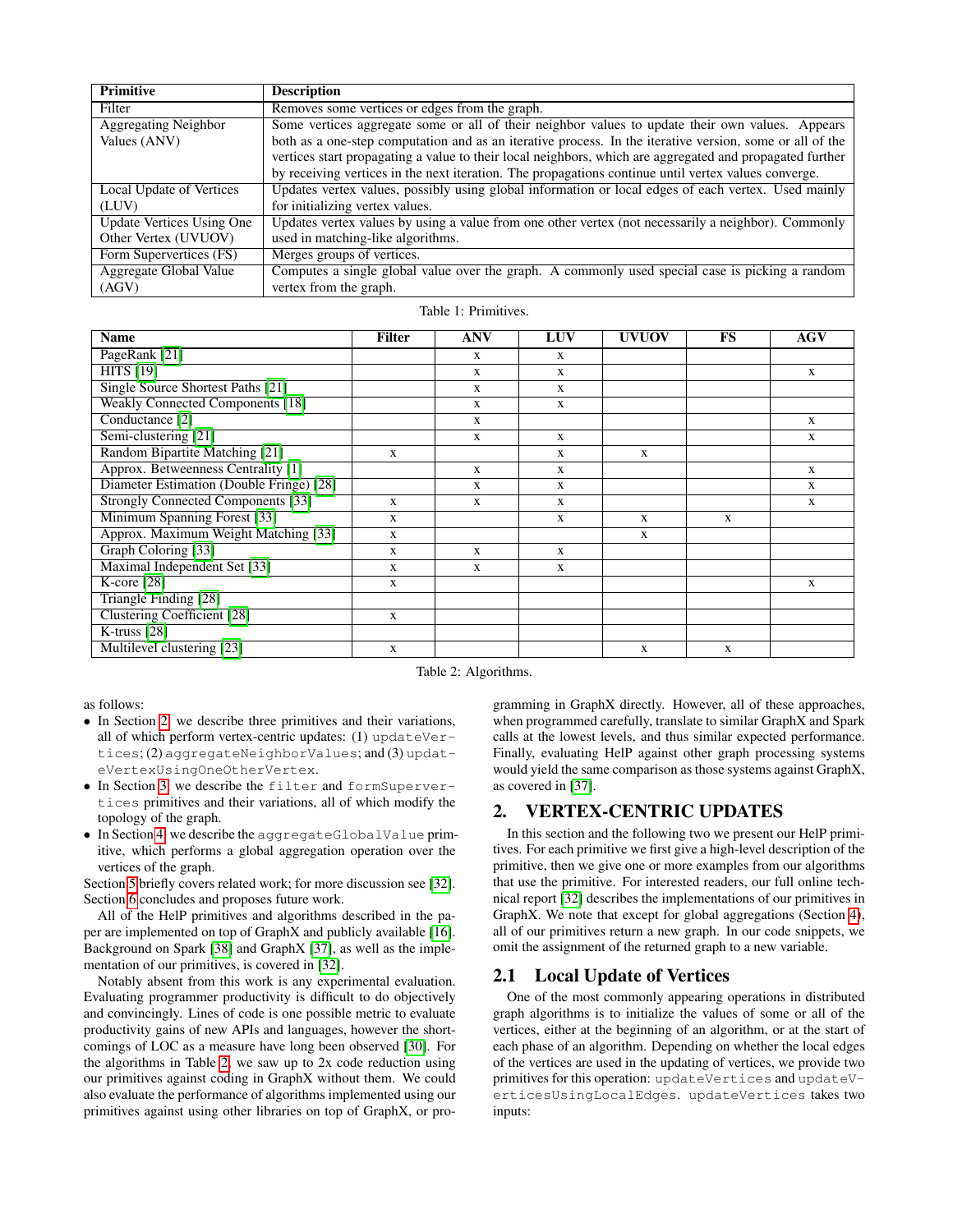<span id="page-2-0"></span>

| Input                 | <b>Description</b>                                                                                                                            | Input                    | <b>Description</b>                                                                                                                                                                       |
|-----------------------|-----------------------------------------------------------------------------------------------------------------------------------------------|--------------------------|------------------------------------------------------------------------------------------------------------------------------------------------------------------------------------------|
| dir                   | The direction of the local neighbors whose val-                                                                                               | dir                      | The direction of the local neighbors to propa-                                                                                                                                           |
|                       | ues will be aggregated                                                                                                                        |                          | gate values to                                                                                                                                                                           |
| nbrP                  | A predicate to select which neighbors to                                                                                                      | startVP                  | A predicate to select which vertices to start<br>propagating from                                                                                                                        |
| vP                    | aggregate<br>A predicate to select which vertices to update                                                                                   | propagated-              | A function that takes a vertex value and returns                                                                                                                                         |
|                       |                                                                                                                                               | ValueF                   | the relevant part to be propagated<br>A function that takes two inputs: (1) the propa-                                                                                                   |
| aggregated-<br>ValueF | A function that takes a neighbor vertex value<br>and returns the relevant part to be aggregated,<br>possibly the entire neighbor value itself | propagate-<br>AlongEdgeF | gated value of a vertex; and (2) an edge value,<br>through which the vertex will propagate its<br>value to a neighbor; and computes the final                                            |
| aqqreqateF            | The aggregation function                                                                                                                      |                          | propagated value along the edge                                                                                                                                                          |
| updateF               | A function that takes a vertex and an aggregated<br>value of the neighbors and returns a new value<br>for the vertex                          | aggregateF<br>updateF    | A function to aggregate propagated values<br>A function that takes a vertex and an aggregated<br>value of the propagated values from neighbors<br>and returns a new value for the vertex |

(a) aggregateNeighborValues.

<span id="page-2-1"></span>(b) propagateAndAggregate.

Figure 1: Inputs to aggregateNeighborValues and propagateAndAggregate.

- vP: A predicate to select which vertices to update.
- updateF: A function that takes a vertex and returns a new value for the vertex.

Not surprisingly, the behavior of updateVertices is to update the values of all vertices for which vP evaluates to true, with the updated vertex value returned by updateF. Other vertices remain unchanged. updateVerticesUsingLocalEdges takes an additional edge direction input dir which specifies whether the incoming, outgoing, or both types of incident edges are used in updateF.

#### *2.1.1 Examples of Use*

Consider the first step of PageRank [\[3\]](#page-5-30), which initializes the value of each vertex to  $\frac{1.0}{|V|}$ . Using updateVertices, we can express this operations as follows:

g.updateVertices(v  $\rightarrow$  true, v  $\rightarrow$  { v.val.pageRank = 1.0/ g.numVertices; v;}

As an example use of updateVerticesUsingLocalEdges, consider the bipartite matching algorithm from [\[21\]](#page-5-7). The vertices of the input bipartite graph are divided into *L* and *R*, for left and right, respectively. In each iteration of the algorithm, every unmatched vertex  $v_l$  in  $L$  randomly picks one of its neighbors from *R*, say  $v_r$ , and stores the ID of  $v_r$  in the pickedNbr field of its value. We can express this operation using updateVerticesUsingLocalEdges as follows:

g.updateVerticesUsingLocalEdges(EdgeDirection.Out,  $v \rightarrow v$ .isLeft,  $(v, edges) \rightarrow \{v.val.pickedNbr = edges.get(range, size)).dstID\})$ 

## 2.2 Aggregating Neighbor Values

In another common form of vertex-centric update operation, vertices aggregate some or all of their neighbors' values to update their own values in parallel. PageRank, HITS, finding shortest paths from a single source, finding weakly-connected components, or computing the conductance of a graph, are some of the example algorithms that perform this operation. Aggregating neighbor values appears in algorithms as a one-step computation, or as an iterative process that continues until vertex values converge. We provide the aggregateNeighborValues primitive for the one-step version, and propagateAndAggregate for the iterative version.

aggregateNeighborValues: The inputs to aggregateNeighborValues are listed in Table [1a.](#page-2-0) vP is a predicate that selects which vertices to update. If  $\nu$  is a vertex whose value should be updated, the input  $\text{dir}$  and the nbrP predicate determine the neighbors of v whose values should be aggregated in updating the value of v. Function aggregatedValueF is applied to the values of these neighbors, the outputs of aggregatedValueF are aggregated using aggregateF, and finally updateF is applied on v and the output of aggregateF to compute the new value for v.

propagateAndAggregate: In some computations the aggregation of neighbor values continues in iterations until all vertex values converge. The common pattern of such computations is the following: In the first iteration, one or more vertices propagate a value to their neighbors. Vertices that receive propagated values aggregate them and update their own values. In the next iteration, all vertices whose values have changed propagate a new value to their neighbors. The propagation of values continues in iterations until all vertex values are stable.

The inputs of propagateAndAggregate are listed in Table [1b.](#page-2-1) Inputs dir, aggregateF, and updateF are the same as in aggregateNeighborValues. The startVP predicate selects which vertices propagate values in the first iteration. Similar to the aggregatedValueF input to aggregateNeighborValues, propagatedValueF extracts the relevant value to be propagated from a vertex. In addition, there is a propagateAlongEdgeF function that takes a propagated value val from a vertex, and an edge through which  $\text{val}$  will be propagated, and computes a possibly modified value to be propagated along the edge.

## *2.2.1 Examples of Use*

As an example use of aggregateNeighborValues, consider executing a fixed number of iterations, 10 say, of the HITS algorithm [\[19\]](#page-5-20) for ranking web-pages. In HITS, each vertex has a hub and an authority value. In one iteration of the algorithm, vertices first compute the sum of all of their incoming neighbors' hub values to update their authority values. Then, vertices aggregate their outgoing neighbors' authority values to update their hub values. We can express this computation using aggregateNeighborValues as follows:

// Aggregate in-neighbors' hub values to update authorities g.aggregateNeighborValues(

EdgeDirection.In /∗ direction of neighbors ∗/,

nbr → true /∗ which neighbors to aggregate ∗/,

v → true /∗ which vertices to update ∗/,

nbrVal → nbrVal.hub /∗ relevant neighbor value to aggregate ∗/,

for  $(i = 0; i < 10; ++i)$  {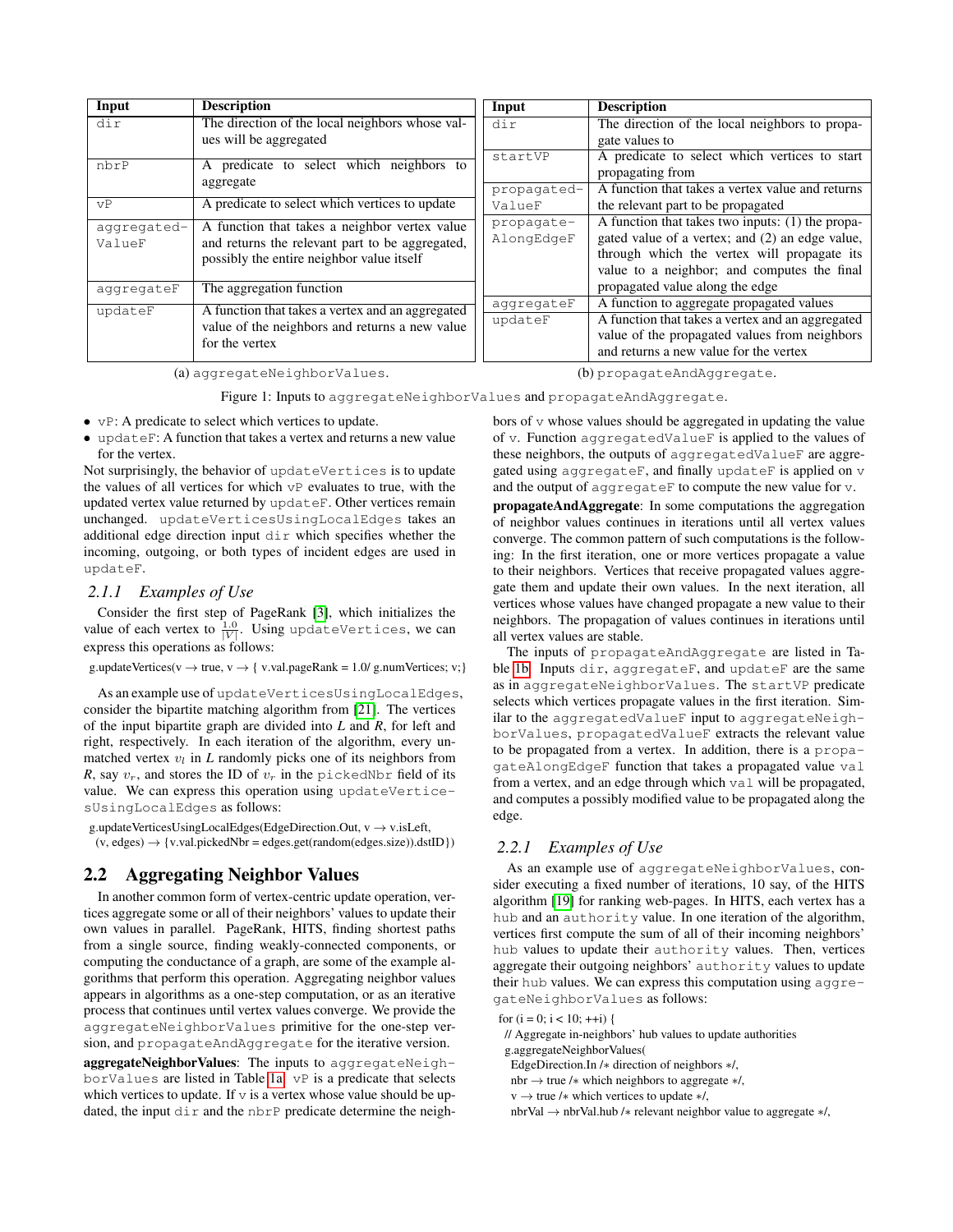AggrFnc.SUM /∗ aggregate neighbors' hub values by summation ∗/,  $(v, \text{aggrHubVal}) \rightarrow \{ v. \text{val.} \text{authority} = \text{aggrHubVal}; v; \}$ 

// Aggregate out-neighbors' authorities to update hub values g.aggregateNeighborValues( EdgeDirection.Out, nbr  $\rightarrow$  true,  $v \rightarrow$  true,  $n$ hbrValue  $\rightarrow$  nbrValue.authority, AggrFnc.SUM,  $(v, \text{aggr}(A, Va) \rightarrow \{ v. \text{val.hub} = \text{aggr}(A, Va, V; \} )\}$ 

As an example use of propagateAndAggregate, consider the weakly-connected components algorithm from [\[18\]](#page-5-21). The input is an undirected graph, and vertices store a wccID value, initialized to their own IDs. Initially each vertex v propagates its wccID to all of its neighbors. In iterations, each vertex v updates its wccID to the maximum of its own wccID and the wccID values propagated by its neighbors, then propagates its wccID further if it has changed. At convergence, all vertices with the same wccID value belong to the same connected component. We can express this computation using propagateAndAggregate as follows:

g.updateVertices( $v \rightarrow true$ ,  $v \rightarrow$  {  $v.val.wccID = v.ID$ } g.propagateAndAggregate( EdgeDirection.Either /∗ direction of neighbors ∗/, v → true /∗ which vertices to start propagating from ∗/,

vVal → vVal.wccID /∗ propagated value ∗/, /∗ do not change propagated value along each edge ∗/

 $(propagatedVal, edgeVal) \rightarrow propagatedVal,$ 

AggrFnc.MAX /∗ aggregate wccIDs by taking their max ∗/,

 $(v, \text{aggrWccIDVal}) \rightarrow \{$ 

v.val.wccID = AggrFnc.MAX(v.val.wccID, aggrWccIDVal); v;})

# 2.3 Update Vertices Using One Other Vertex

In some algorithms, vertices store a pointer to (actually an ID of) one other vertex, not necessarily a neighbor, in a field of their vertex value, and either in parallel update their own value using the value of the vertex they point to, or vice-versa. This operation appears commonly in matching algorithms, but it also appears in the minimum spanning tree algorithm from [\[7,](#page-5-31) [33\]](#page-5-15) or the clustering al-gorithm from [\[23\]](#page-5-25). If  $\nu$  stores the ID of  $\nu$  in its value, we refer to v as the *pointer* vertex and w as the *pointed* vertex. Depending on whether the pointer or the pointed vertex is updated, we provide two primitives for this operation: updateSelfUsingOneOtherVertex and updateOneOtherVertexUsing-Self. The inputs and behavior of the two primitives are very similar, so we specify them only for updateSelfUsingOneOtherVertex.

The inputs of updateSelfUsingOneOtherVertex are listed in Table [3.](#page-3-1) The behavior of updateSelfUsingOneOtherVertex is to update each vertex  $\nabla$  for which  $\nabla$ P evaluates to true in three steps: (1) compute the ID of the vertex  $w$  that  $v$  points to by applying otherVertexIDF on v; (2) apply relevant-PointedVertexValueF to w to extract the relevant value of w that will be used in updating v; and (3) apply update F on  $\vee$ and the output of relevantPointedVertexValueF from the second step to compute the new value for v. We note that in updateOneOtherVertexUsingSelf, multiple vertices might point to and update the same vertex. As a result updateOneOtherVertexUsingSelf takes an additional input function aggregateF, which aggregates the relevant pointer vertex values, before applyingupdateF.

#### <span id="page-3-3"></span>*2.3.1 Examples of Use*

Consider the minimum spanning tree algorithm from [\[22,](#page-5-32) [33\]](#page-5-15). In each iteration of this algorithm, each vertex  $\nu$  points to its minimumweight neighbor, which is stored in a pointedV field. As shown

<span id="page-3-1"></span>

| Input      | <b>Description</b>                                            |
|------------|---------------------------------------------------------------|
| vP         | A predicate to select which vertices will update              |
|            | themselves                                                    |
| otherVer-  | A function that takes the vertex value, say of $\nabla$ , and |
| texTDF     | returns the ID of the other vertex that $\nu$ points to       |
| relevant-  | A function that takes the pointed vertex's value and          |
| PointedVe- | returns the relevant part of it that will be used in          |
| rtexValueF | updating the pointer vertex                                   |
| updateF    | Takes the vertex $\vee$ and the relevant value of the ver-    |
|            | tex that $\nu$ points to and returns a new value for $\nu$    |

Table 3: Inputs to updateSelfUsingOneOtherVertex.

<span id="page-3-2"></span>

Figure 2: Example of a conjoined-tree.

in [\[7\]](#page-5-31), the vertices and their picked neighbors form disjoint subgraphs called *conjoined-trees*: two trees joined by a cycle. Figure [2](#page-3-2) shows an example conjoined tree. We refer to the vertex with the smaller ID in the cycle of a conjoined tree T as the *root* of T, for example vertex 5 in Figure [2.](#page-3-2) After picking their neighbors, vertices find the root of the conjoined-tree they are part of iteratively as follows. In the first iteration, each vertex  $\nu$  discovers whether it is the root by checking whether v's pointedV u points back to v, and whether v's ID is smaller than u. If both conditions hold, v is the root and sets its pointsAtRoot field to true. In the later iterations, each vertex v copies its pointedV u's pointedV and pointsAtRoot values to itself until every vertex points to the root. We can express this computation using updateSelfUsingOneOtherVertex as follows (we will describe the aggregateGlobalValue primitive in Section [3\)](#page-3-0):

// discover the root of each conjoined-tree g.updateSelfUsingOneOtherVertex(

- 
- $v \rightarrow$  true, / $*$  which vertices to update  $*$ /
- $v \rightarrow v$ .val.pointedV /\* ID of the other vertex \*/,

other V  $\rightarrow$  (other V val.pointed V, other V JD), // relevant pointed V value

- // updateF: set pointsAtRoot to true if v is the root
- $(v, (otherVsPointedV, otherVID) \rightarrow \{$
- if  $(v.ID == otherVsPointedV v.ID < otherVID)$  {  $v.val.pointsAtRoot = true}$ ;  $v$ ;))

var numNotPointing = g.aggregateGlobalValue(

 $v \rightarrow$  { (v.val.pointsAtRoot) ? 0 : 1), AggrFnc.SUM)

while (numNotPointing > 0) {

```
g.updateSelfUsingOneOtherVertex(
```

```
v \rightarrow !v.val.pointsAtRoot,
```

```
v \rightarrow v.val.pointedV,
```
 $otherV \rightarrow (otherv.val.pointedV, otherV.pointsAtRoot),$ 

- $(v, (otherVsPointedV, other VPointsAtRoot) \rightarrow \{$
- v.val.pointedV = otherVsPointedV;
- v.val.pointsAtRoot = otherVPointsAtRoot}}))

numNotPointing = g.aggregateGlobalValue(

 $v \rightarrow \{ (v.val.pointsAtRoot) ? 0 : 1), AggrFnc.SUM) \}$ 

# <span id="page-3-0"></span>3. TOPOLOGY MODIFICATIONS

We propose two primitives that change the topology of the graph: (1) Filter: removes certain vertices and edges from the graph; and (2) Forming Supervertices: merges multiple vertices together to form *supervertices*. Due to space constraints and the fact that filtering incurs no unusual challenges, we omit describing our three filter primitives: filterVertices, filterVerticesUsingLo-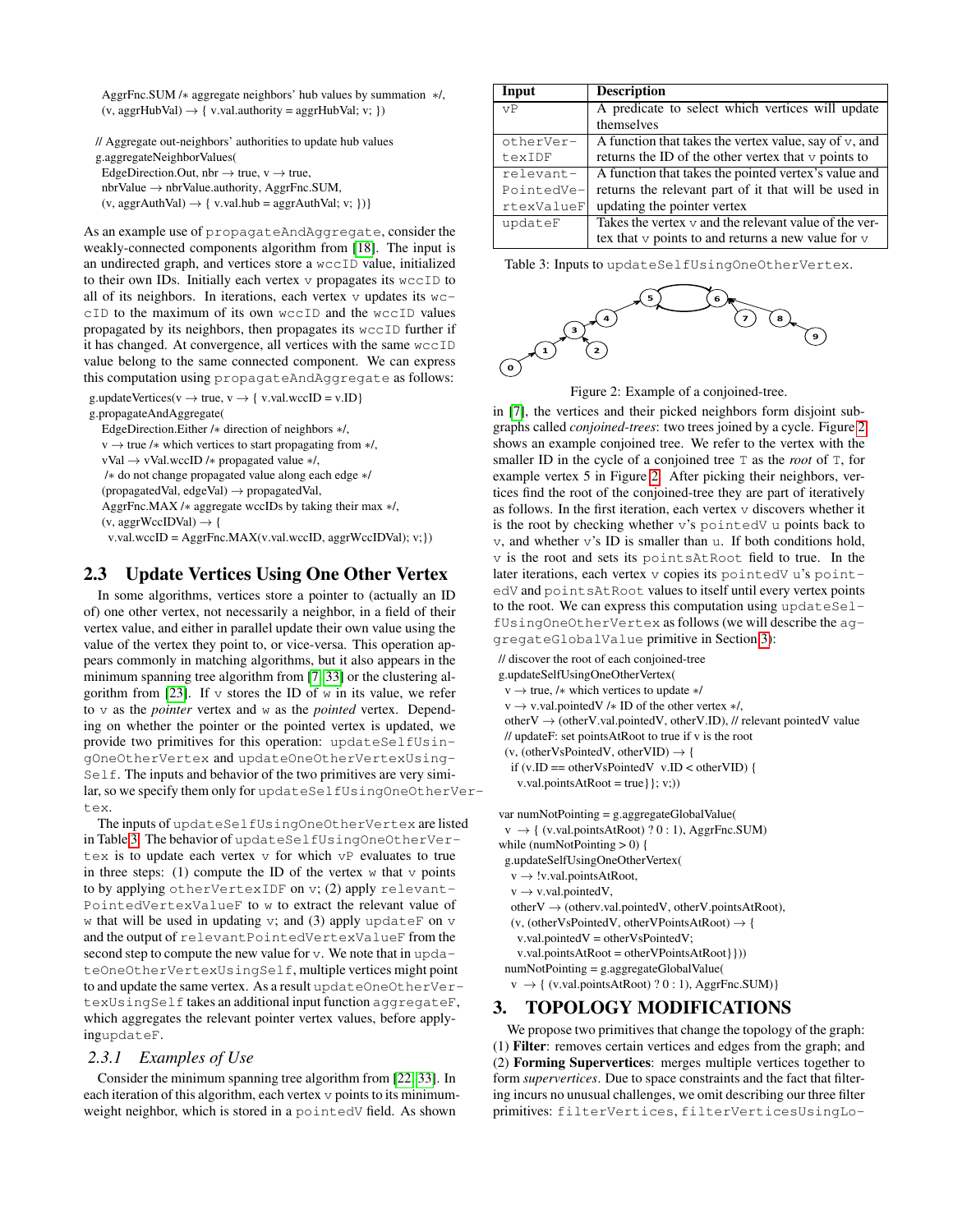<span id="page-4-2"></span>

| Input      | <b>Description</b>                                        |
|------------|-----------------------------------------------------------|
| superver-  | A function that takes the vertex value, say of $\nabla$ , |
| texIDF     | and returns the ID of $v$ 's supervertex                  |
| mergeVer-  | A function that takes a set of vertex values and          |
| texValuesF | returns a single merged value for the supervertex         |
| mergeEdge- | A function that takes a set of edge values for            |
| ValuesF    | edges between the same pair of supervertices and          |
|            | returns a single merged value for the edge                |

Table 4: Inputs to formSupervertices.

calEdges, and filterEdges. The interested reader is referred to the full online technical report [\[32\]](#page-5-16).

# 3.1 Forming Supervertices

One operation that modifies the topology of the graph is to merge groups of vertices into *supervertices*. This operation appears in Boruvka's minimum spanning tree algorithm [\[22\]](#page-5-32) and in some partitioning and clustering algorithms, such as the clustering algorithm from [\[23\]](#page-5-25). In these algorithms, after some computation every vertex identifies a supervertex (possibly itself) that it will merge into. Then:

- All vertices and their values that belong to the same supervertex are merged into a single vertex. How the vertex values are merged is specified by an input function.
- Consider an edge  $(u,v)$  and assume that vertices u and v are merged into supervertices  $s1$  and  $s2$ , respectively. If  $s1 = s2$ , then  $(u, v)$  is removed from the graph. Otherwise,  $(u, v)$  becomes an edge between s1 and s2. If there are multiple edges between s1 and s2, then edges are merged. How the edge values are merged is specified by an input function.

The inputs of formSupervertices are listed in Table [4.](#page-4-2) As with all HelP primitives, formSupervertices is also suitable for parallel implementations. The details of its implementation on GraphX can be found in [\[32\]](#page-5-16).

#### *3.1.1 Examples of Use*

As an example, consider Boruvka's minimum spanning tree algorithm, which we discussed in Section [2.3.1.](#page-3-3) In each iteration, vertices discover the root of the conjoined-tree they are part of and store its ID in a pointedV value. The algorithm uses these values to merge all vertices in each conjoined-tree into a single supervertex. For this algorithm, function mergeVertexValuesF simply returns a new empty vertex value because the algorithm does not need to merge the values of vertices that form the supervertex. However, edges are weighted; function mergeEdgeValuesF takes minimum of the edge values. We can express this computation using formSupervertices as:

g.formSupervertices(

v → v.val.pointedV /∗ ID of the supervertex ∗/

vVals → new EmptyMSTVertexValue(), /∗ mergeVertexF ∗/

eVals → AggrFnc.MIN(eVals) /∗ mergeEdgeF ∗/)

# <span id="page-4-0"></span>4. GLOBAL AGGREGATIONS

Many graph algorithms need to compute a global value over the vertices of the graph, such as counting the number of vertices with a particular value, or finding the maximum vertex value. Specifically, each vertex emits a value, and the values are aggregated in some fashion to produce a single value. These computations can thus be seen as special MapReduce computations with a single reducer.

We abstract global aggregation in our aggregateGlobal-Value and aggregateGlobalValueUsingLocalEdges primitives. aggregateGlobalValue takes two inputs:

• mapF: A function that takes a vertex and produces a value.

• reduceF: A function that takes a pair of values and aggregates them into a single value.

Notice that function reduceF combines a pair of values, rather than the set of all emitted values. Function reduceF is first applied to a pair of mapped values to produce a single value, the function is then applied to the result value with another mapped value, and so on until the entire set of mapped values has been processed to produce the final aggregated value. The order of application is unpredictable, so for correctness of the aggregation operation, reduceF should be commutative and associative. Our requirement of a pairwise reduceF function is primarily for efficiency (see [\[32\]](#page-5-16) for our implementation).

Function aggregateGlobalValueUsingLocalEdges takes an additional  $\text{dir}$  input, and in this case mapF additionally takes the set of edges incident to the vertex in the given direction.

We note that a frequently used special case of a global aggregation operation is to pick a random vertex from the graph, which we expose as a separate pickRandomVertex primitive in GraphX.

## 4.1 Examples of Use

One example use of aggregateGlobalValue is to detect termination of the root finding phase of the minimum spanning tree algorithm. Recall from Section [2.3.1](#page-3-3) that the algorithm iterates in this phase until all vertices find their roots. To compute whether all vertices have found their roots, the algorithm counts the number of vertices whose pointsAtRoot value is false, using primitive aggregateGlobalValue as follows:

numNotPointing = g.aggregateGlobalValue(

 $v \rightarrow$  { (!v.val.pointsAtRoot) ? 1 : 0}, AggrFnc.SUM)

Another example is the approximate betweenness-centrality algorithm from [\[1\]](#page-5-23), which performs a breadth-first search (BFS) from a source vertex and labels each vertex with its level in the BFS tree. Then, the algorithm computes the maximum depth of the tree using primitive aggregateGlobalValue as follows:

maxDepth = g.aggregateGlobalValue( $v \rightarrow v$ .val.level, AggrFnc.MAX)

# <span id="page-4-1"></span>5. RELATED WORK

No other work we know of proposes and implements high-level primitives for distributed graph computations. We provide a very brief discussion of related work in this short paper; more extensive discussion and comparison against our approach is provided in the full online technical report [\[32\]](#page-5-16). In brief, past work divides into five categories, none of which corresponds directly to our approach based on a set of high-level graph-specific primitives:

- Vertex-centric APIs [\[12,](#page-5-8) [21\]](#page-5-7): Programmers implement a small set of functions, such as the compute () function of Pregel, to specify local messaging and value updating performed by each vertex. A distributed framework invokes the functions iteratively.
- MapReduce-based APIs [\[4,](#page-5-6) [8\]](#page-5-3): Programmers implement a series of map() and reduce() functions for each graph operation, usually performed on relational tables that store the graph.
- Higher-level Data Analysis Languages [\[24,](#page-5-12) [35\]](#page-5-13): Instead of map() and reduce() functions, programmers use higher-level data primitives, such as relational joins and grouping, to express their graph operations.
- Green-Marl [\[17\]](#page-5-10): A domain-specific language allows programmers to write their algorithms in an imperative fashion as if the the graph is stored in a single machine, then compiles to different parallel and distributed backends.
- MPI-based Graph Libraries [\[5,](#page-5-33) [13\]](#page-5-34): Programmers use graph libraries based on the *Message Passing Interface* (MPI), a standard interface for building parallel and distributed message-passing